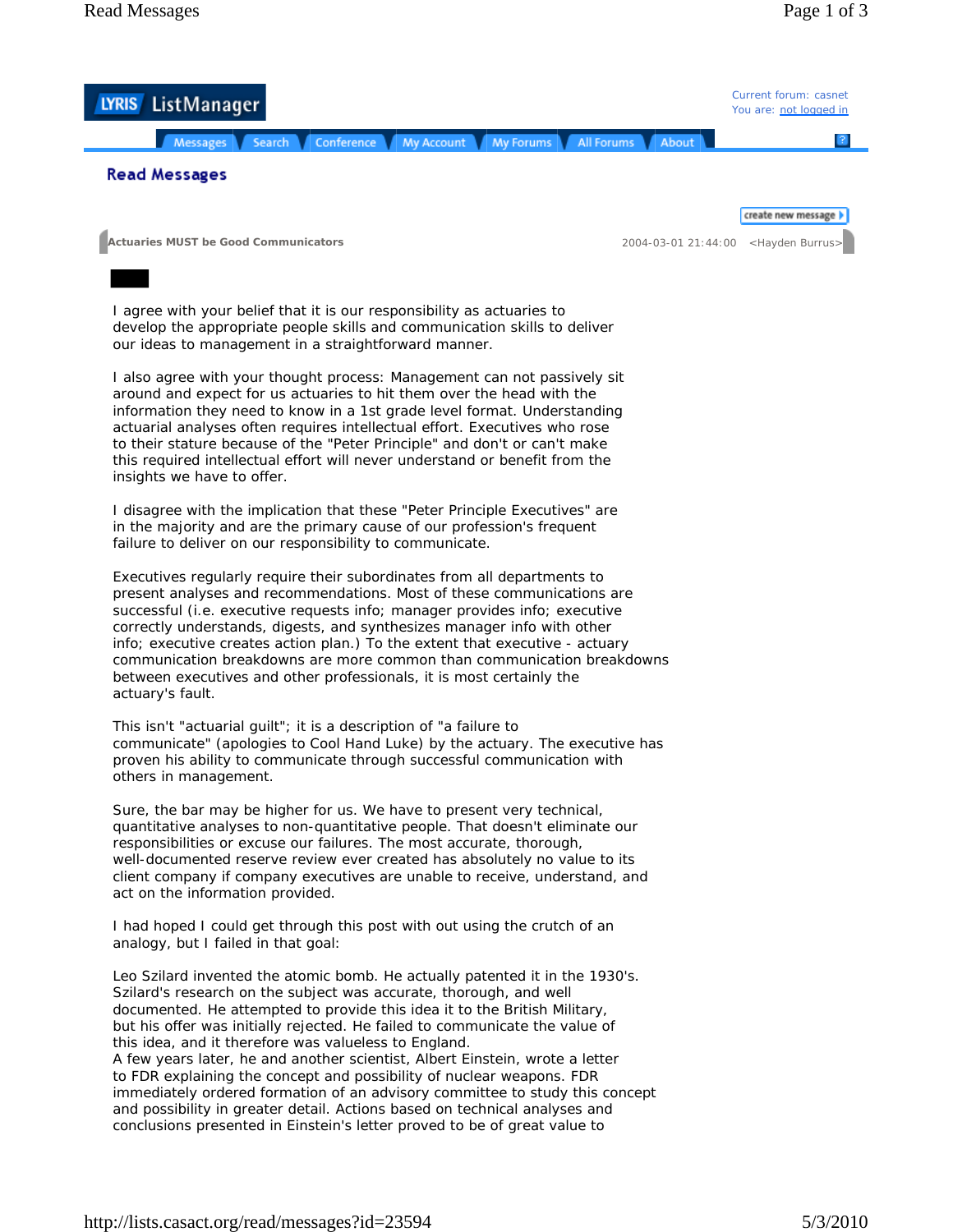the US war effort due to Einstein's successful communication of those ideas to FDR.

I'd like to see each member of our profession seek to become the "Einstein" of their company rather than settle for being the "Szilard". We MUST take responsibility for the successful communication of our ideas to management rather than take the easy way out and blame others for our failure to communicate.

## --Hayden Burrus

hburrus@hbactuarial.com

Subject: RE: Actuaries as Isolated Priesthood? From: Date: Thu, 19 Jun 2003 10:34:18 -0400

Respectfully to Mr. Borge, I submit the problem is not that risk analytics have become too complex, but that management lags in its ability to understand the decision implications of the analytics with a modicum of explanation. The answer to "why can't you make this simple" is frequently "because it's not simple, and if I have to send you back to college to understand, why are you in management? However, I'll try my best." Though it is incumbent on our profession to develop the "people skills" necessary to avoid the perception of aloofness, and the "explanation skills" necessary to translate analytics into a straightforward "menu" of options for our management, it is not fair to ask us to make up for the innumeracy of most businesspeople and correct the result of career advancement processes which systematically place those people in key decision-making positions (e.g. the "peter principle"). I'm sorry if this sounds arrogant but it is intended to be a factual assessment of the issue.

I once listened to an investment banker disparage actuarial valuations of insurance companies for ninety minutes at a CAS seminar. His thesis seemed to be that earnings multiples were all that really mattered becuase they were simple. Never mind if they were wrong and led to decisions which in retrospect were extremely suboptimal (actuary-speak for "stupid") for his clients. Bankers, among others, tend to be surprised when insurer insolvencies occur after they were highly "valued" by such models.



D